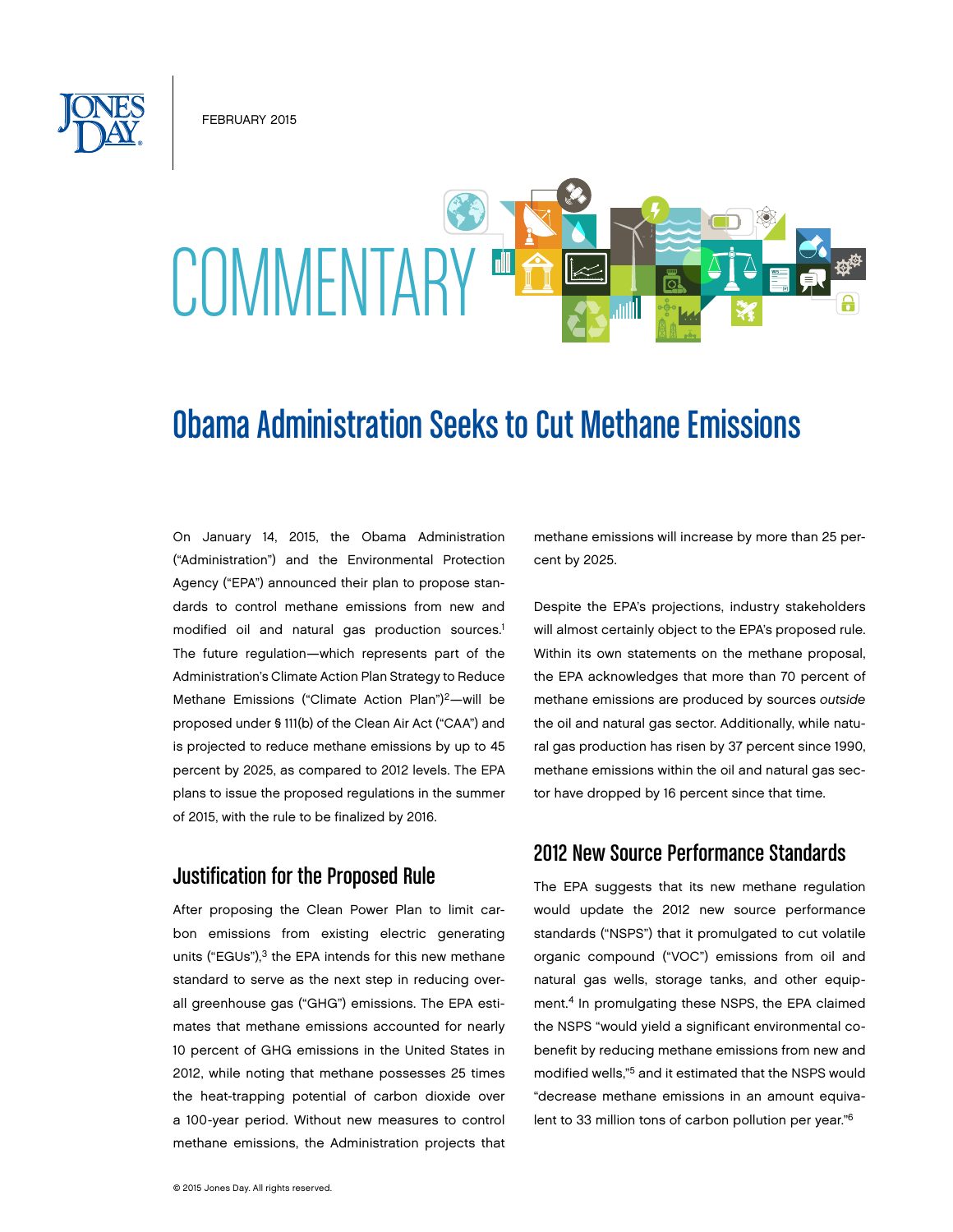Based on the EPA's estimates regarding the 2012 VOC NSPS, skepticism exists as to whether a methane regulation is needed for the oil and gas sector. However, the Administration notes that the 2012 NSPS do not directly regulate methane emissions from new and modified sources in the oil and natural gas sector. Thus, a new standard would build upon—and not duplicate—the 2012 NSPS. The EPA further notes that any new methane regulation will not conflict with requirements that states have implemented to regulate emissions from the oil and natural gas sector.

# Proposed Framework

The EPA's proposed methane regulation adds to the existing portfolio of regulatory measures that already comprise the Administration's Climate Action Plan. The future rulemaking will be modeled on a series of peer-reviewed white papers that the EPA released in 2014.<sup>7</sup> Those white papers focus on technical issues covering emissions and mitigation techniques that target methane and VOC emissions, with a particular focus on compressors, leaks, liquids unloading, pneumatic devices, and emissions from completions and ongoing production of hydraulically fractured oil wells. The future regulation will focus on reducing methane emissions from new and modified sources by utilizing "in-use technologies, current industry practices, emerging innovations, and streamlined and flexible regulatory approaches."8

While the future standards for methane emissions will apply directly to new and modified—but not existing—sources in the oil and natural gas sector, a series of other current and future initiatives within the Administration's Climate Action Plan seek to regulate methane emissions from new and/or existing facilities. For instance, the following strategies will be carried out by various agencies and departments in an attempt to curb methane emissions across the industry:

• The EPA will develop and extend VOC requirements to areas deemed as needing air quality improvement, including areas designated as nonattainment under the National Ambient Air Quality Standards ("NAAQS") and states in the Ozone Transport Region.<sup>9</sup> The EPA will issue Control Techniques Guidelines to states, which will outline cost-effective control technologies for VOC emissions as part of state plans to comply with the NAAQS.

- The U.S. Department of Energy will encourage reduced emissions, particularly from natural gas transmission and distribution systems. The agency will accelerate pipeline repair at the local level, improve the natural gas infrastructure, and reduce leaks from natural gas transmission systems. President Obama's 2016 budget is projected to include \$25 million in funding to the Department of Energy to assist with these efforts.
- The U.S. Department of Transportation's Pipeline and Hazardous Materials Safety Administration will propose three separate rulemakings in 2015 concerning natural gas. The rules will focus on pipeline safety, while aiming to lower methane emissions.
- The U.S. Bureau of Land Management will update standards to reduce wasteful venting, flaring, and leaking of natural gas from new and existing oil and natural gas wells on public lands.
- $\cdot$  The EPA plans to expand the Natural Gas STAR Program<sup>10</sup> to support ongoing voluntary methane reduction efforts. The EPA intends to launch a new partnership with stakeholders in 2015, with plans to develop a monitoring, reporting, and verification system.

# Pathway to Regulating Existing Sources?

Although existing sources will not be directly regulated by the upcoming rulemaking, the proposed standard is likely to trigger future rulemaking obligations in regard to existing sources of methane emissions.

The EPA intends to propose its future methane standards under CAA § 111(b)—a section under which methane emissions from oil and natural gas wells have not previously been regulated. The EPA has not indicated whether it will rely on its 2009 Endangerment Finding<sup>11</sup> to support the prospective direct regulation of methane emissions or whether it will issue a new endangerment finding that specifically declares that methane emissions may reasonably be anticipated to endanger public health or welfare. In either case, the EPA's decision